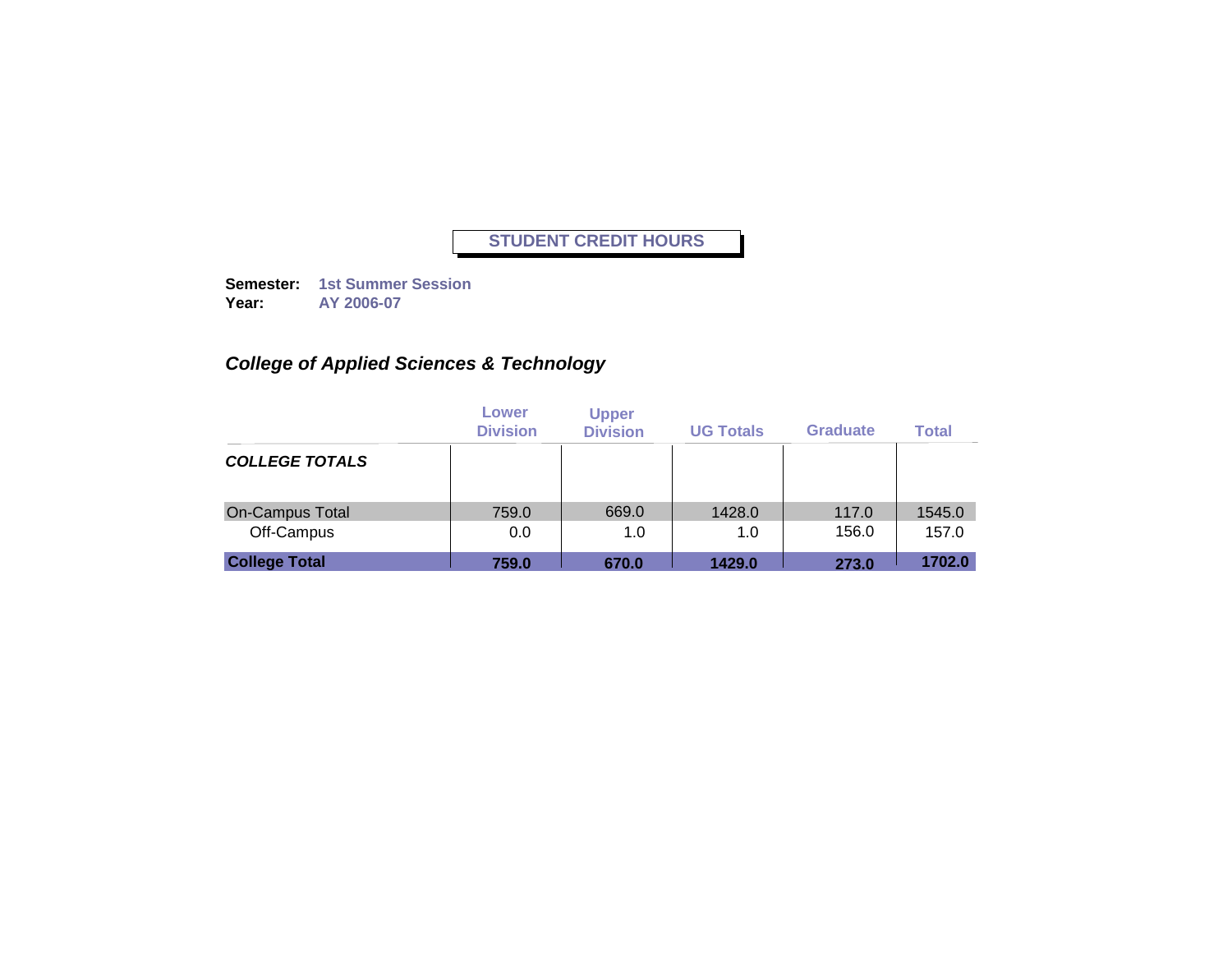**Semester: 1st Summer Session Year: AY 2006-07**

# *College of Architecture & Planning*

|                        | Lower<br><b>Division</b> | <b>Upper</b><br><b>Division</b> | <b>UG Totals</b> | <b>Graduate</b> | <b>Total</b> |
|------------------------|--------------------------|---------------------------------|------------------|-----------------|--------------|
| <b>COLLEGE TOTALS</b>  |                          |                                 |                  |                 |              |
| <b>On-Campus Total</b> | 140.0                    | 33.0                            | 173.0            | 51.0            | 224.0        |
| Off-Campus             | 0.0                      | 141.0                           | 141.0            | 12.0            | 153.0        |
| <b>College Total</b>   | 140.0                    | 174.0                           | 314.0            | 63.0            | 377.0        |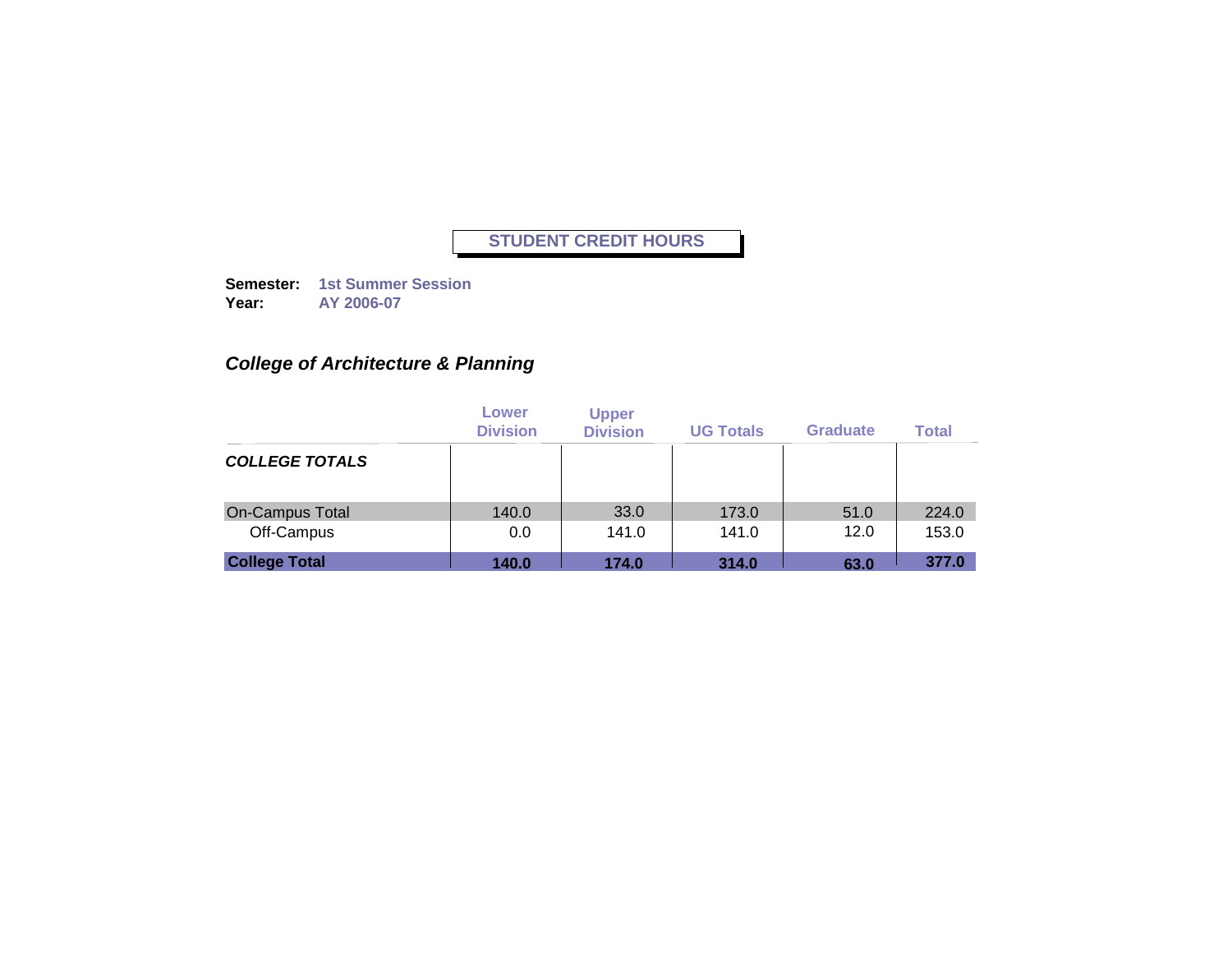**Semester: 1st Summer Session Year: AY 2006-07**

# *College of Business*

|                        | Lower<br><b>Division</b> | <b>Upper</b><br><b>Division</b> | <b>UG Totals</b> | <b>Graduate</b> | <b>Total</b> |
|------------------------|--------------------------|---------------------------------|------------------|-----------------|--------------|
| <b>COLLEGE TOTALS</b>  |                          |                                 |                  |                 |              |
| <b>On-Campus Total</b> | 744.0                    | 1067.0                          | 1811.0           | 243.0           | 2054.0       |
| Off-Campus             | 0.0                      | 45.0                            | 45.0             | 51.0            | 96.0         |
| <b>College Total</b>   | 744.0                    | 1112.0                          | 1856.0           | 294.0           | 2150.0       |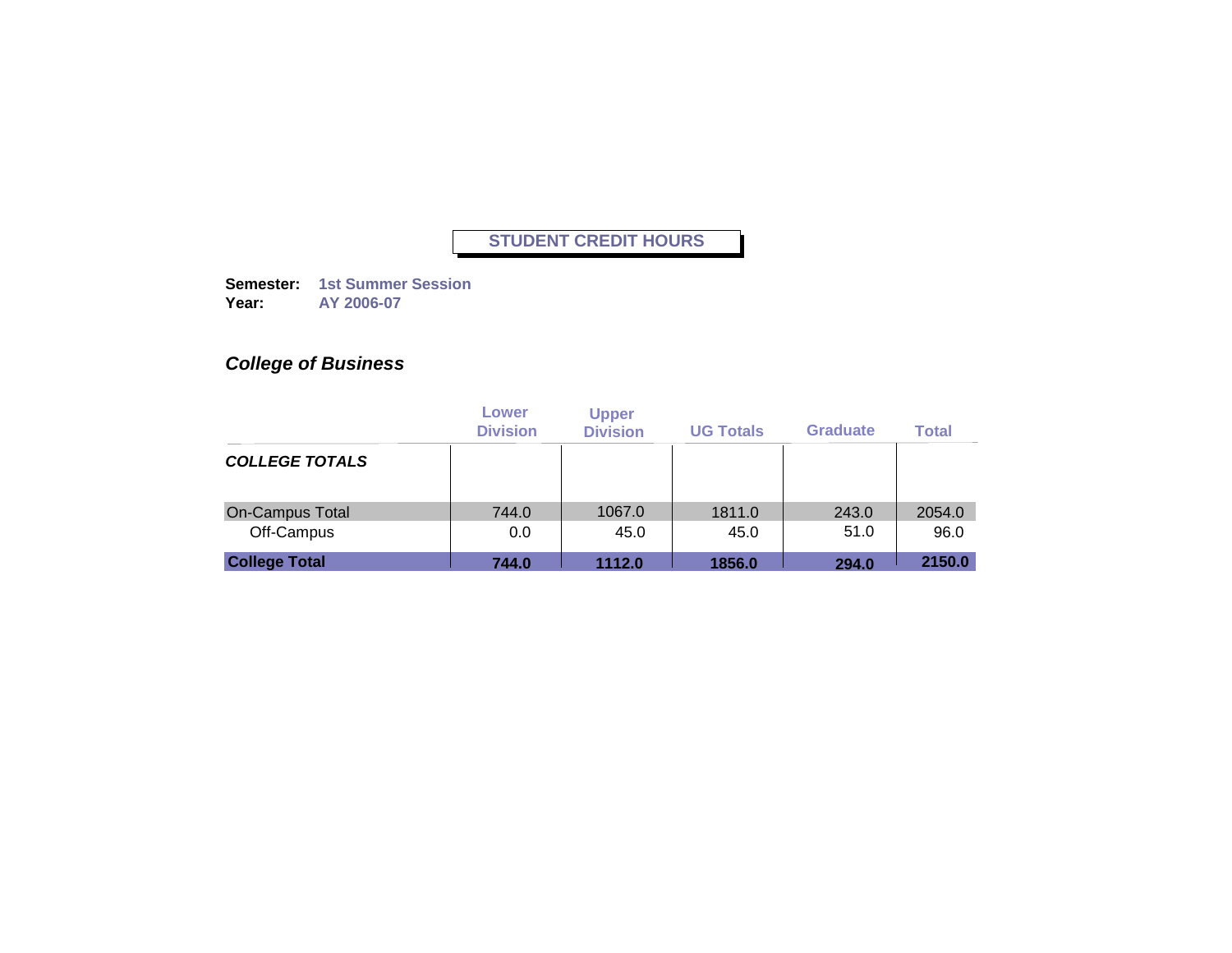**Semester: 1st Summer Session Year: AY 2006-07**

# *College of Communication, Information, & Media*

|                        | Lower<br><b>Division</b> | <b>Upper</b><br><b>Division</b> | <b>UG Totals</b> | <b>Graduate</b> | <b>Total</b> |
|------------------------|--------------------------|---------------------------------|------------------|-----------------|--------------|
| <b>COLLEGE TOTALS</b>  |                          |                                 |                  |                 |              |
| <b>On-Campus Total</b> | 730.0                    | 523.0                           | 1253.0           | 107.0           | 1360.0       |
| Off-Campus             | 19.0                     | 0.0                             | 19.0             | 0.0             | 19.0         |
| <b>College Total</b>   | 749.0                    | 523.0                           | 1272.0           | 107.0           | 1379.0       |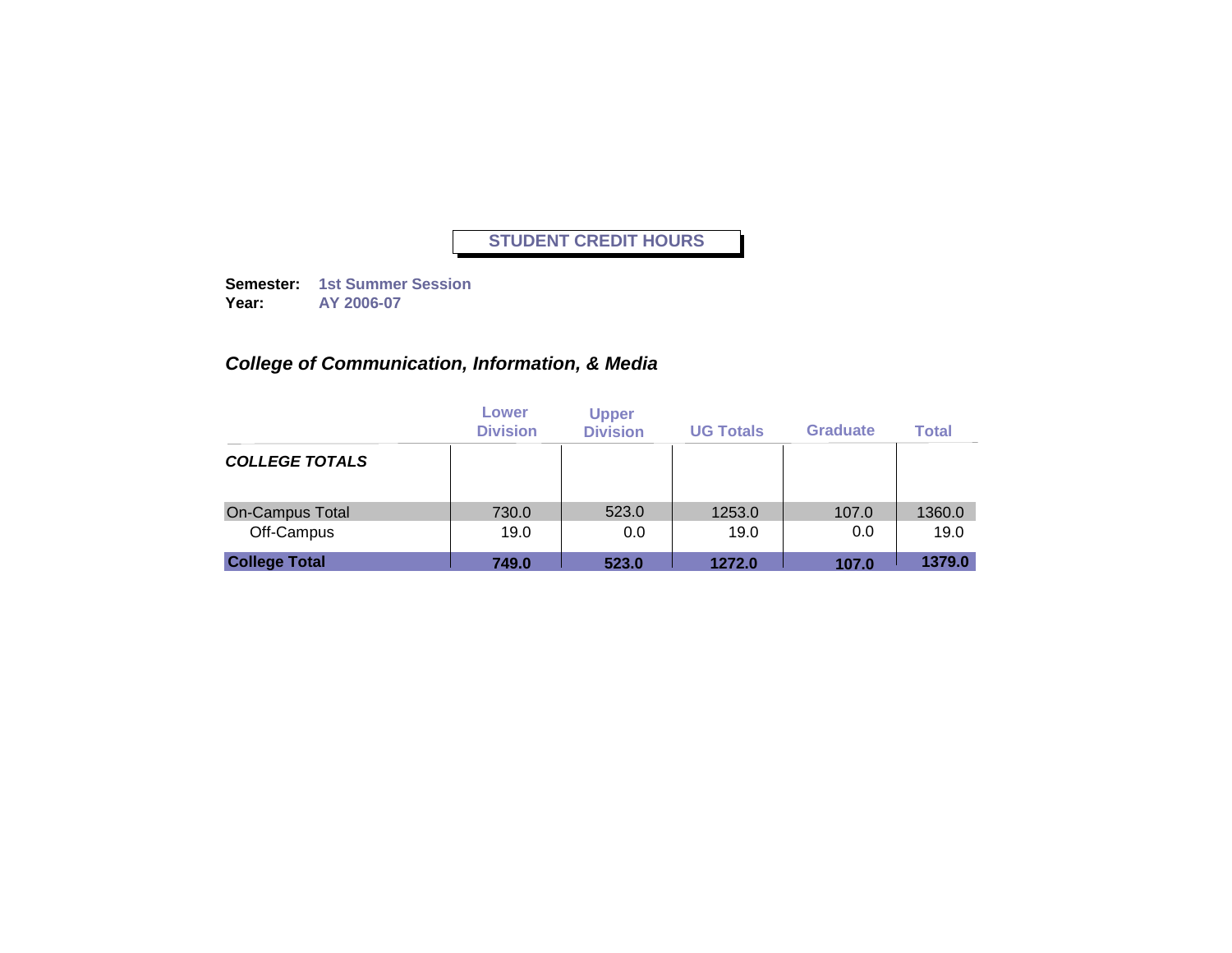**Semester: 1st Summer Session Year: AY 2006-07**

# *College of Fine Arts*

|                       | Lower<br><b>Division</b> | <b>Upper</b><br><b>Division</b> | <b>UG Totals</b> | <b>Graduate</b> | <b>Total</b> |
|-----------------------|--------------------------|---------------------------------|------------------|-----------------|--------------|
| <b>COLLEGE TOTALS</b> |                          |                                 |                  |                 |              |
| On-Campus Total       | 574.0                    | 264.0                           | 838.0            | 129.0           | 967.0        |
| Off-Campus            | 27.0                     | 93.0                            | 120.0            | 0.0             | 120.0        |
| <b>College Total</b>  | 601.0                    | 357.0                           | 958.0            | 129.0           | 1087.0       |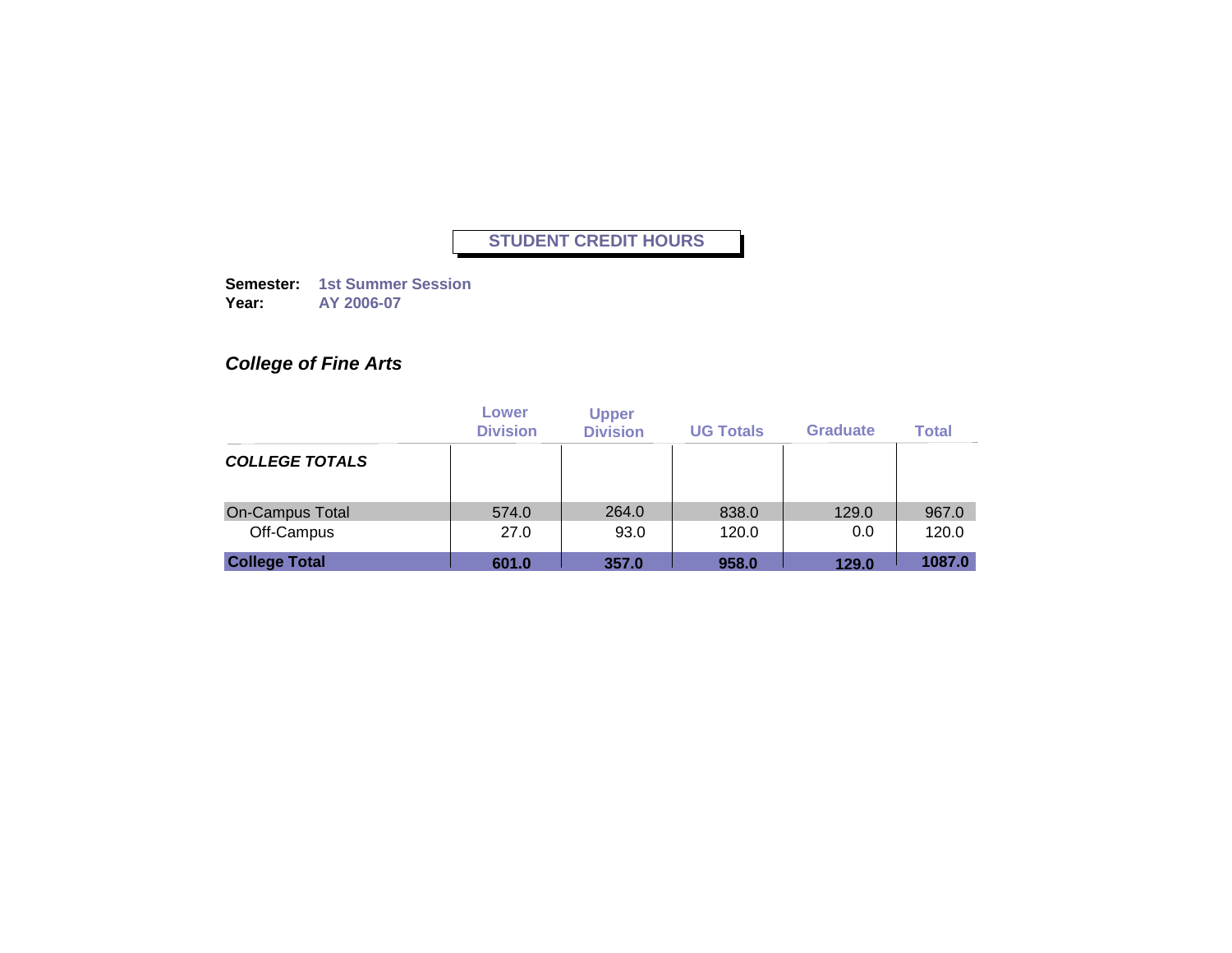**Semester: 1st Summer Session Year: AY 2006-07**

# *College of Sciences and Humanities*

|                       | Lower<br><b>Division</b> | <b>Upper</b><br><b>Division</b> | <b>UG Totals</b> | Graduate | <b>Total</b> |
|-----------------------|--------------------------|---------------------------------|------------------|----------|--------------|
| <b>COLLEGE TOTALS</b> |                          |                                 |                  |          |              |
| On-Campus Total       | 3961.0                   | 1459.0                          | 5420.0           | 484.0    | 5904.0       |
| Off-Campus            | 141.0                    | 234.0                           | 375.0            | 72.0     | 447.0        |
| <b>College Total</b>  | 4102.0                   | 1693.0                          | 5795.0           | 556.0    | 6351.0       |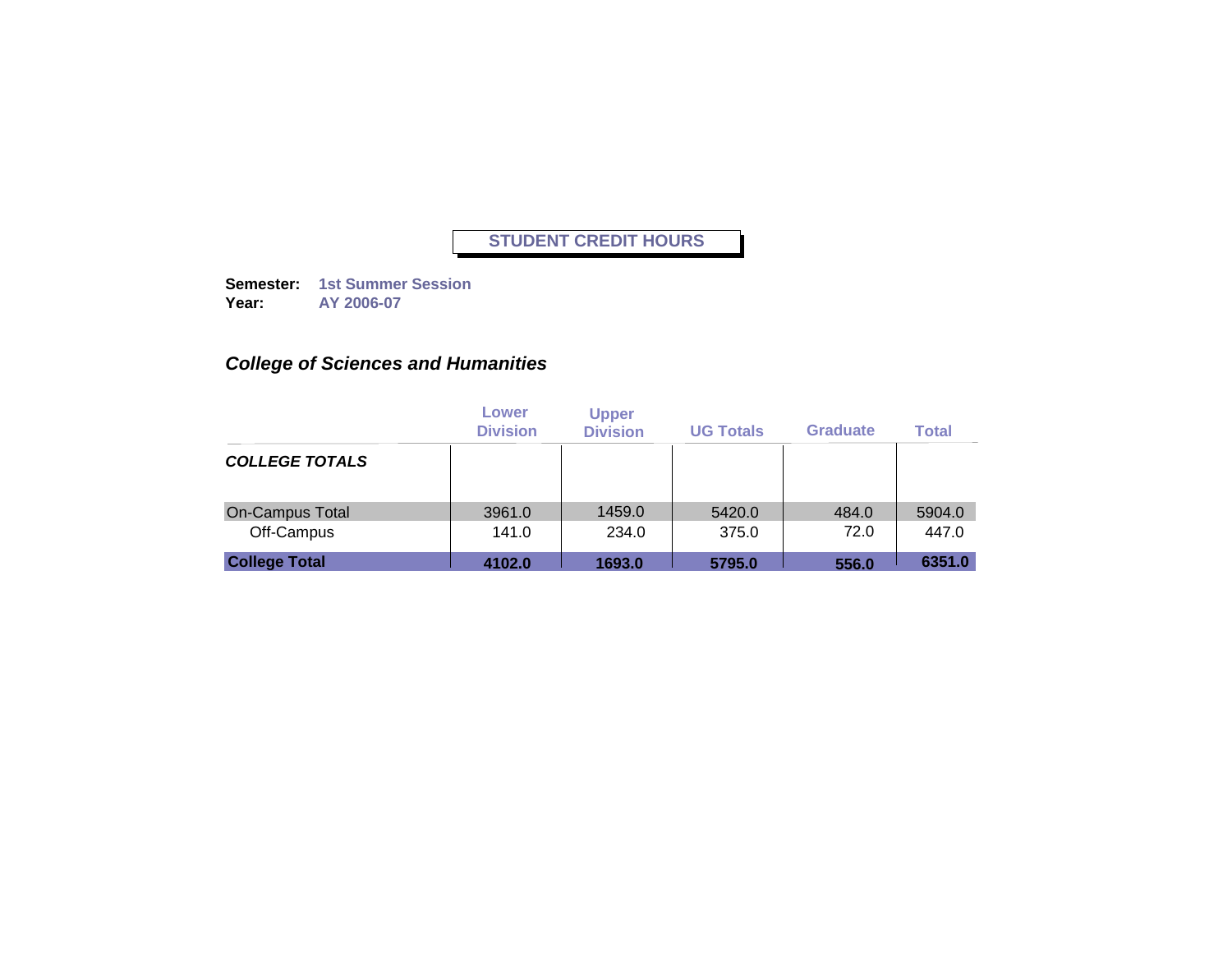**Semester: 1st Summer Session Year: AY 2006-07**

### *Interdepartmental*

|                        | Lower<br><b>Division</b> | <b>Upper</b><br><b>Division</b> | <b>UG Totals</b> | <b>Graduate</b> | <b>Total</b> |
|------------------------|--------------------------|---------------------------------|------------------|-----------------|--------------|
| <b>COLLEGE TOTALS</b>  |                          |                                 |                  |                 |              |
| <b>On-Campus Total</b> | 0.0                      | 11.0                            | 11.0             | 0.0             | 11.0         |
| Off-Campus             | 13.0                     | 11.0                            | 24.0             | 0.0             | 24.0         |
| <b>College Total</b>   | 13.0                     | 22.0                            | 35.0             | 0.0             | 35.0         |